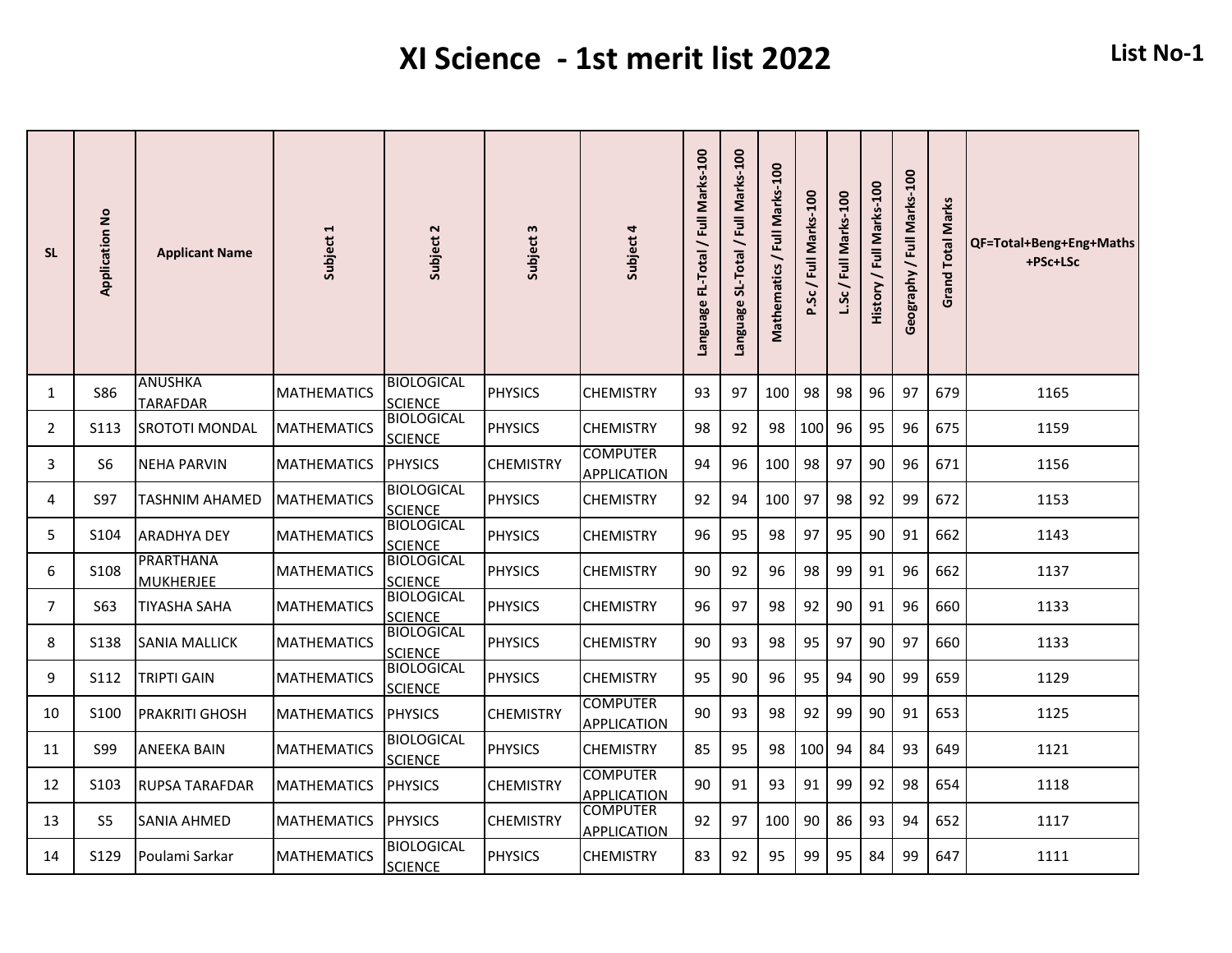| <b>SL</b> | <b>Application No</b> | <b>Applicant Name</b>                  | Subject 1                           | Subject 2                           | Subject 3        | Subject 4                             | Language FL-Total / Full Marks-100 | SL-Total / Full Marks-100<br><b>Language</b> | Mathematics / Full Marks-100 | P.Sc / Full Marks-100 | / Full Marks-100<br>5c | Full Marks-100<br>History | Geography / Full Marks-100 | <b>Grand Total Marks</b> | QF=Total+Beng+Eng+Maths<br>+PSc+LSc |
|-----------|-----------------------|----------------------------------------|-------------------------------------|-------------------------------------|------------------|---------------------------------------|------------------------------------|----------------------------------------------|------------------------------|-----------------------|------------------------|---------------------------|----------------------------|--------------------------|-------------------------------------|
| 15        | S101                  | SRIJITA MANDAL                         | MATHEMATICS                         | <b>BIOLOGICAL</b><br><b>SCIENCE</b> | <b>PHYSICS</b>   | CHEMISTRY                             | 97                                 | 90                                           | 94                           | 90                    | 97                     | 85                        | 86                         | 639                      | 1107                                |
| 16        | <b>S55</b>            | <b>ARCHISMITA</b><br><b>KARMAKAR</b>   | <b>MATHEMATICS</b>                  | <b>BIOLOGICAL</b><br><b>SCIENCE</b> | <b>PHYSICS</b>   | <b>CHEMISTRY</b>                      | 94                                 | 93                                           | 98                           | 92                    | 85                     | 90                        | 91                         | 643                      | 1105                                |
| 17        | S11                   | Kankana Gupta                          | <b>MATHEMATICS</b>                  | <b>BIOLOGICAL</b><br><b>SCIENCE</b> | <b>PHYSICS</b>   | <b>CHEMISTRY</b>                      | 90                                 | 93                                           | 95                           | 94                    | 90                     | 84                        | 93                         | 639                      | 1101                                |
| 18        | S54                   | <b>SUSMITA ROY</b>                     | <b>MATHEMATICS</b>                  | <b>GEOGRAPHY</b>                    | <b>ECONOMICS</b> | <b>COMPUTER</b><br><b>APPLICATION</b> | 96                                 | 96                                           | 91                           | 85                    | 91                     | 86                        | 93                         | 638                      | 1097                                |
| 19        | <b>S35</b>            | <b>PARIDHI</b><br><b>CHAKRABORTY</b>   | <b>MATHEMATICS</b>                  | <b>BIOLOGICAL</b><br><b>SCIENCE</b> | <b>PHYSICS</b>   | <b>CHEMISTRY</b>                      | 85                                 | 95                                           | 95                           | 91                    | 94                     | 85                        | 90                         | 635                      | 1095                                |
| 20        | <b>S19</b>            | Anusrita Dey                           | <b>MATHEMATICS</b>                  | <b>BIOLOGICAL</b><br><b>SCIENCE</b> | <b>PHYSICS</b>   | <b>CHEMISTRY</b>                      | 87                                 | 90                                           | 99                           | 91                    | 90                     | 90                        | 90                         | 637                      | 1094                                |
| 21        | <b>S24</b>            | <b>TIYASHA PAUL</b>                    | <b>MATHEMATICS</b>                  | <b>BIOLOGICAL</b><br><b>SCIENCE</b> | <b>PHYSICS</b>   | <b>CHEMISTRY</b>                      | 85                                 | 90                                           | 97                           | 92                    | 91                     | 90                        | 90                         | 635                      | 1090                                |
| 22        | S126                  | SHREYA BISWAS                          | MATHEMATICS                         | <b>BIOLOGICAL</b><br><b>SCIENCE</b> | <b>PHYSICS</b>   | CHEMISTRY                             | 96                                 | 91                                           | 90                           | 90                    | 90                     | 86                        | 90                         | 633                      | 1090                                |
| 23        | S149                  | Sneha Biswas                           | MATHEMATICS                         | <b>BIOLOGICAL</b><br><b>SCIENCE</b> | <b>PHYSICS</b>   | <b>CHEMISTRY</b>                      | 83                                 | 80                                           | 98                           | 90                    | 97                     | 90                        | 95                         | 633                      | 1081                                |
| 24        | <b>S36</b>            | <b>SNIGDHA</b><br><b>GHOSHDASTIDAR</b> | <b>MATHEMATICS</b>                  | <b>BIOLOGICAL</b><br><b>SCIENCE</b> | <b>PHYSICS</b>   | <b>CHEMISTRY</b>                      | 85                                 | 90                                           | 96                           | 95                    | 95                     | 75                        | 83                         | 619                      | 1080                                |
| 25        | <b>S75</b>            | ANTARA MODAK                           | <b>MATHEMATICS</b>                  | <b>BIOLOGICAL</b><br><b>SCIENCE</b> | <b>PHYSICS</b>   | <b>CHEMISTRY</b>                      | 86                                 | 91                                           | 96                           | 90                    | 90                     | 77                        | 81                         | 611                      | 1064                                |
| 26        | S <sub>125</sub>      | <b>AYANTIKA BISWAS</b>                 | <b>MATHEMATICS</b>                  | <b>BIOLOGICAL</b><br><b>SCIENCE</b> | <b>PHYSICS</b>   | <b>CHEMISTRY</b>                      | 86                                 | 93                                           | 93                           | 92                    | 86                     | 72                        | 91                         | 613                      | 1063                                |
| 27        | S52                   | POULAMI KUNDU                          | <b>BIOLOGICAL</b><br><b>SCIENCE</b> | <b>PHYSICS</b>                      | <b>CHEMISTRY</b> | <b>COMPUTER</b><br><b>APPLICATION</b> | 81                                 | 90                                           | 83                           | 95                    | 92                     | 85                        | 90                         | 616                      | 1057                                |
| 28        | S <sub>26</sub>       | <b>MAHIMA BACHAR</b>                   | <b>MATHEMATICS</b>                  | <b>BIOLOGICAL</b><br><b>SCIENCE</b> | PHYSICS          | <b>CHEMISTRY</b>                      | 95                                 | 83                                           | 95                           | 76                    | 90                     | 75                        | 92                         | 606                      | 1045                                |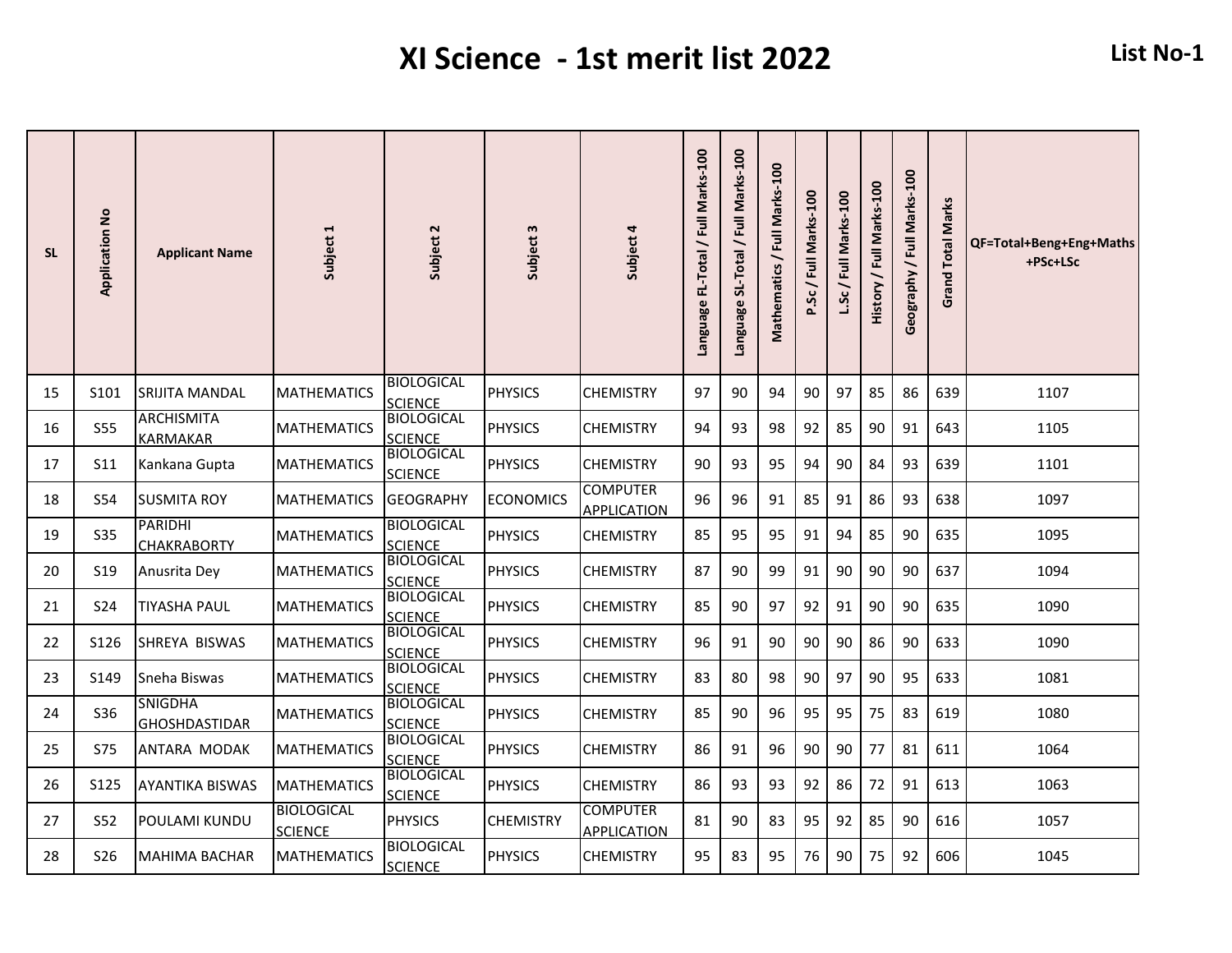| <b>SL</b> | <b>Application No</b> | <b>Applicant Name</b>                | Subject 1          | Subject 2                           | Subject 3        | Subject 4                             | Language FL-Total / Full Marks-100 | SL-Total / Full Marks-100<br><b>Language</b> | Mathematics / Full Marks-100 | P.Sc/Full Marks-100 | / Full Marks-100<br><u>ي</u> | Full Marks-100<br>History | Geography / Full Marks-100 | <b>Grand Total Marks</b> | QF=Total+Beng+Eng+Maths<br>+PSc+LSc |
|-----------|-----------------------|--------------------------------------|--------------------|-------------------------------------|------------------|---------------------------------------|------------------------------------|----------------------------------------------|------------------------------|---------------------|------------------------------|---------------------------|----------------------------|--------------------------|-------------------------------------|
| 29        | <b>S25</b>            | <b>SHAONI DAS</b>                    | <b>MATHEMATICS</b> | <b>PHYSICS</b>                      | <b>CHEMISTRY</b> | <b>COMPUTER</b><br><b>SCIENCE</b>     | 92                                 | 83                                           | 91                           | 86                  | 86                           | 73                        | 90                         | 601                      | 1039                                |
| 30        | S137                  | <b>TITHI BISWAS</b>                  | <b>MATHEMATICS</b> | <b>BIOLOGICAL</b><br><b>SCIENCE</b> | <b>PHYSICS</b>   | <b>CHEMISTRY</b>                      | 90                                 | 74                                           | 98                           | 84                  | 86                           | 84                        | 90                         | 606                      | 1038                                |
| 31        | S4                    | <b>AISHWARYA ROY</b>                 | <b>MATHEMATICS</b> | <b>BIOLOGICAL</b><br><b>SCIENCE</b> | <b>PHYSICS</b>   | <b>CHEMISTRY</b>                      | 85                                 | 82                                           | 95                           | 90                  | 86                           | 71                        | 90                         | 599                      | 1037                                |
| 32        | <b>S49</b>            | TRISHA DEY                           | <b>MATHEMATICS</b> | <b>PHYSICS</b>                      | <b>CHEMISTRY</b> | <b>COMPUTER</b><br><b>APPLICATION</b> | 87                                 | 86                                           | 92                           | 84                  | 86                           | 81                        | 86                         | 602                      | 1037                                |
| 33        | S107                  | <b>MOUMITA</b><br><b>TARAFDER</b>    | <b>MATHEMATICS</b> | <b>BIOLOGICAL</b><br><b>SCIENCE</b> | <b>PHYSICS</b>   | <b>CHEMISTRY</b>                      | 80                                 | 80                                           | 92                           | 84                  | 91                           | 86                        | 90                         | 603                      | 1030                                |
| 34        | <b>S22</b>            | <b>PRITHIBI SAHA</b>                 | <b>MATHEMATICS</b> | <b>BIOLOGICAL</b><br><b>SCIENCE</b> | <b>PHYSICS</b>   | <b>CHEMISTRY</b>                      | 90                                 | 80                                           | 85                           | 93                  | 90                           | 68                        | 85                         | 591                      | 1029                                |
| 35        | S <sub>3</sub>        | <b>SUMANA</b><br><b>MAJUMDER</b>     | <b>MATHEMATICS</b> | <b>BIOLOGICAL</b><br><b>SCIENCE</b> | <b>PHYSICS</b>   | <b>CHEMISTRY</b>                      | 80                                 | 91                                           | 93                           | 91                  | 81                           | 81                        | 74                         | 591                      | 1027                                |
| 36        | <b>S60</b>            | Sayani Das                           | <b>MATHEMATICS</b> | <b>BIOLOGICAL</b><br><b>SCIENCE</b> | <b>PHYSICS</b>   | <b>CHEMISTRY</b>                      | 93                                 | 91                                           | 91                           | 74                  | 72                           | 85                        | 92                         | 598                      | 1019                                |
| 37        | <b>S118</b>           | <b>MAHASWETA JANA</b>                | <b>MATHEMATICS</b> | <b>BIOLOGICAL</b><br><b>SCIENCE</b> | <b>PHYSICS</b>   | <b>CHEMISTRY</b>                      | 87                                 | 92                                           | 87                           | 81                  | 82                           | 73                        | 87                         | 589                      | 1018                                |
| 38        | S139                  | <b>ANASUYA</b><br><b>CHAKRABORTY</b> | <b>MATHEMATICS</b> | <b>BIOLOGICAL</b><br><b>SCIENCE</b> | <b>PHYSICS</b>   | <b>CHEMISTRY</b>                      | 86                                 | 85                                           | 82                           | 80                  | 84                           | 86                        | 90                         | 593                      | 1010                                |
| 39        | <b>S61</b>            | <b>ANKITA GHOSH</b>                  | <b>MATHEMATICS</b> | <b>BIOLOGICAL</b><br><b>SCIENCE</b> | <b>PHYSICS</b>   | <b>CHEMISTRY</b>                      | 77                                 | 82                                           | 100                          | 90                  | 81                           | 63                        | 84                         | 577                      | 1007                                |
| 40        | S31                   | <b>SETHE KIRTANIA</b>                | <b>MATHEMATICS</b> | <b>BIOLOGICAL</b><br><b>SCIENCE</b> | <b>PHYSICS</b>   | <b>CHEMISTRY</b>                      | 82                                 | 80                                           | 90                           | 84                  | 85                           | 84                        | 80                         | 585                      | 1006                                |
| 41        | <b>S28</b>            | <b>BARSHA GHOSH</b>                  | <b>MATHEMATICS</b> | <b>BIOLOGICAL</b><br><b>SCIENCE</b> | <b>PHYSICS</b>   | <b>CHEMISTRY</b>                      | 85                                 | 87                                           | 84                           | 86                  | 84                           | 80                        | 72                         | 578                      | 1004                                |
| 42        | S120                  | DEBALINA MONDAL MATHEMATICS          |                    | <b>BIOLOGICAL</b><br><b>SCIENCE</b> | <b>PHYSICS</b>   | <b>CHEMISTRY</b>                      | 81                                 | 85                                           | 84                           | 77                  | 90                           | 90                        | 80                         | 587                      | 1004                                |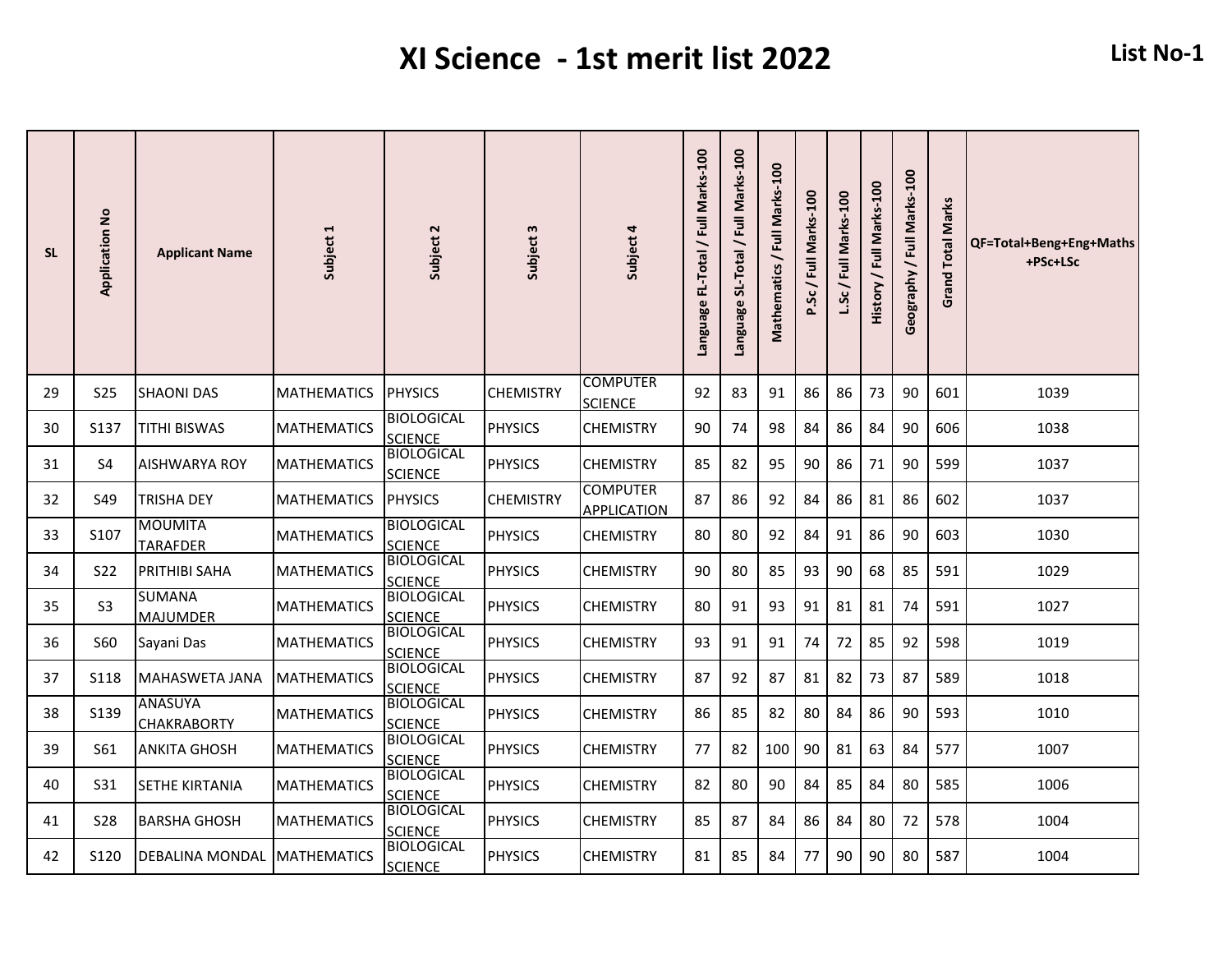| <b>SL</b> | $\frac{1}{2}$<br>Application | <b>Applicant Name</b>               | Subject 1                           | Subject 2                           | Subject 3        | Subject 4                             | Language FL-Total / Full Marks-100 | SL-Total / Full Marks-100<br><b>Language</b> | Mathematics / Full Marks-100 | P.Sc/Full Marks-100 | / Full Marks-100<br>L.Sc | Full Marks-100<br><b>History</b> | Geography / Full Marks-100 | <b>Grand Total Marks</b> | QF=Total+Beng+Eng+Maths<br>+PSc+LSc |
|-----------|------------------------------|-------------------------------------|-------------------------------------|-------------------------------------|------------------|---------------------------------------|------------------------------------|----------------------------------------------|------------------------------|---------------------|--------------------------|----------------------------------|----------------------------|--------------------------|-------------------------------------|
| 43        | <b>S57</b>                   | <b>Sriny Das</b>                    | <b>MATHEMATICS</b>                  | <b>BIOLOGICAL</b><br><b>SCIENCE</b> | <b>PHYSICS</b>   | <b>CHEMISTRY</b>                      | 84                                 | 80                                           | 90                           | 81                  | 85                       | 80                               | 82                         | 582                      | 1002                                |
| 44        | S92                          | <b>SAGARIKA</b><br><b>KHATOON</b>   | <b>MATHEMATICS</b>                  | <b>BIOLOGICAL</b><br><b>SCIENCE</b> | <b>PHYSICS</b>   | <b>CHEMISTRY</b>                      | 90                                 | 70                                           | 76                           | 86                  | 92                       | 80                               | 90                         | 584                      | 998                                 |
| 45        | S <sub>30</sub>              | <b>ANWESHA</b><br><b>ADHIKARY</b>   | <b>MATHEMATICS</b>                  | <b>BIOLOGICAL</b><br><b>SCIENCE</b> | <b>PHYSICS</b>   | <b>CHEMISTRY</b>                      | 90                                 | 82                                           | 94                           | 73                  | 69                       | 91                               | 85                         | 584                      | 992                                 |
| 46        | <b>S83</b>                   | <b>KRITTIKA NANDI</b>               | <b>MATHEMATICS</b>                  | <b>BIOLOGICAL</b><br><b>SCIENCE</b> | <b>PHYSICS</b>   | <b>CHEMISTRY</b>                      | 80                                 | 80                                           | 84                           | 87                  | 82                       | 81                               | 82                         | 576                      | 989                                 |
| 47        | S <sub>13</sub>              | <b>NEHA</b><br><b>BHATTACHARJEE</b> | <b>MATHEMATICS</b>                  | <b>GEOGRAPHY</b>                    | <b>ECONOMICS</b> | <b>COMPUTER</b><br><b>APPLICATION</b> | 94                                 | 100                                          | 75                           | 65                  | 94                       | 90                               | 96                         | 554                      | 982                                 |
| 48        | <b>S77</b>                   | <b>SNEHA GHOSH</b>                  | <b>MATHEMATICS</b>                  | <b>BIOLOGICAL</b><br><b>SCIENCE</b> | <b>PHYSICS</b>   | <b>CHEMISTRY</b>                      | 91                                 | 80                                           | 96                           | 68                  | 76                       | 80                               | 77                         | 568                      | 979                                 |
| 49        | <b>S58</b>                   | Payel Chakraborty                   | <b>MATHEMATICS</b>                  | <b>BIOLOGICAL</b><br><b>SCIENCE</b> | <b>PHYSICS</b>   | <b>CHEMISTRY</b>                      | 80                                 | 75                                           | 90                           | 77                  | 81                       | 85                               | 76                         | 564                      | 967                                 |
| 50        | <b>S78</b>                   | SANIA SULTANA                       | <b>BIOLOGICAL</b><br><b>SCIENCE</b> | <b>PHYSICS</b>                      | <b>CHEMISTRY</b> | <b>COMPUTER</b><br><b>APPLICATION</b> | 87                                 | 69                                           | 81                           | 80                  | 80                       | 81                               | 90                         | 568                      | 965                                 |
| 51        | S44                          | <b>AHTHAI MONDAL</b>                | <b>MATHEMATICS</b>                  | <b>BIOLOGICAL</b><br><b>SCIENCE</b> | <b>PHYSICS</b>   | <b>CHEMISTRY</b>                      | 69                                 | 90                                           | 85                           | 73                  | 90                       | 80                               | 64                         | 551                      | 958                                 |
| 52        | <b>S87</b>                   | TRISHA GHOSH                        | <b>BIOLOGICAL</b><br><b>SCIENCE</b> | <b>PHYSICS</b>                      | <b>CHEMISTRY</b> | <b>COMPUTER</b><br><b>APPLICATION</b> | 90                                 | 82                                           | 73                           | 60                  | 92                       | 76                               | 86                         | 559                      | 956                                 |
| 53        | S51                          | <b>SOHINI SINGH</b>                 | <b>MATHEMATICS</b>                  | <b>PHYSICS</b>                      | <b>CHEMISTRY</b> | <b>COMPUTER</b><br><b>SCIENCE</b>     | 84                                 | 90                                           | 94                           | 54                  | 73                       | 75                               | 86                         | 556                      | 951                                 |
| 54        | S1                           | Eshita Das                          | <b>MATHEMATICS</b>                  | <b>BIOLOGICAL</b><br><b>SCIENCE</b> | <b>PHYSICS</b>   | <b>CHEMISTRY</b>                      | 75                                 | 91                                           | 65                           | 74                  | 80                       | 91                               | 86                         | 562                      | 947                                 |
| 55        | S <sub>14</sub>              | <b>TANDRITA SARDAR</b>              | <b>MATHEMATICS</b>                  | <b>BIOLOGICAL</b><br><b>SCIENCE</b> | <b>PHYSICS</b>   | <b>CHEMISTRY</b>                      | 80                                 | 98                                           | 94                           | 56                  | 67                       | 71                               | 77                         | 543                      | 938                                 |
| 56        | S50                          | <b>DURBA</b><br><b>BHATTACHARYA</b> | <b>MATHEMATICS</b>                  | <b>BIOLOGICAL</b><br><b>SCIENCE</b> | <b>PHYSICS</b>   | <b>CHEMISTRY</b>                      | 90                                 | 90                                           | 95                           | 54                  | 61                       | 73                               | 84                         | 547                      | 937                                 |